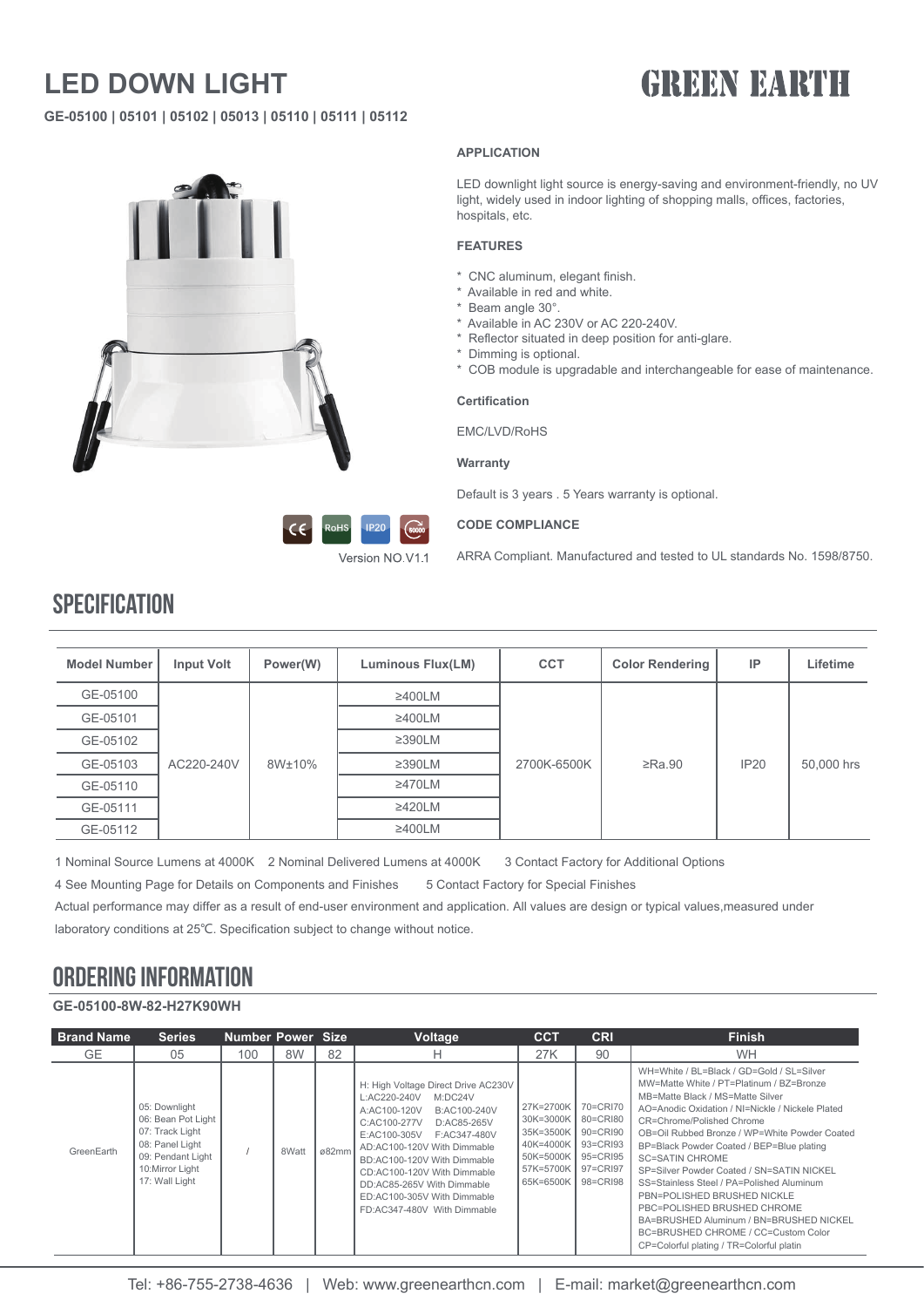### Mechanical Drawing

## **GREEN EARTH**

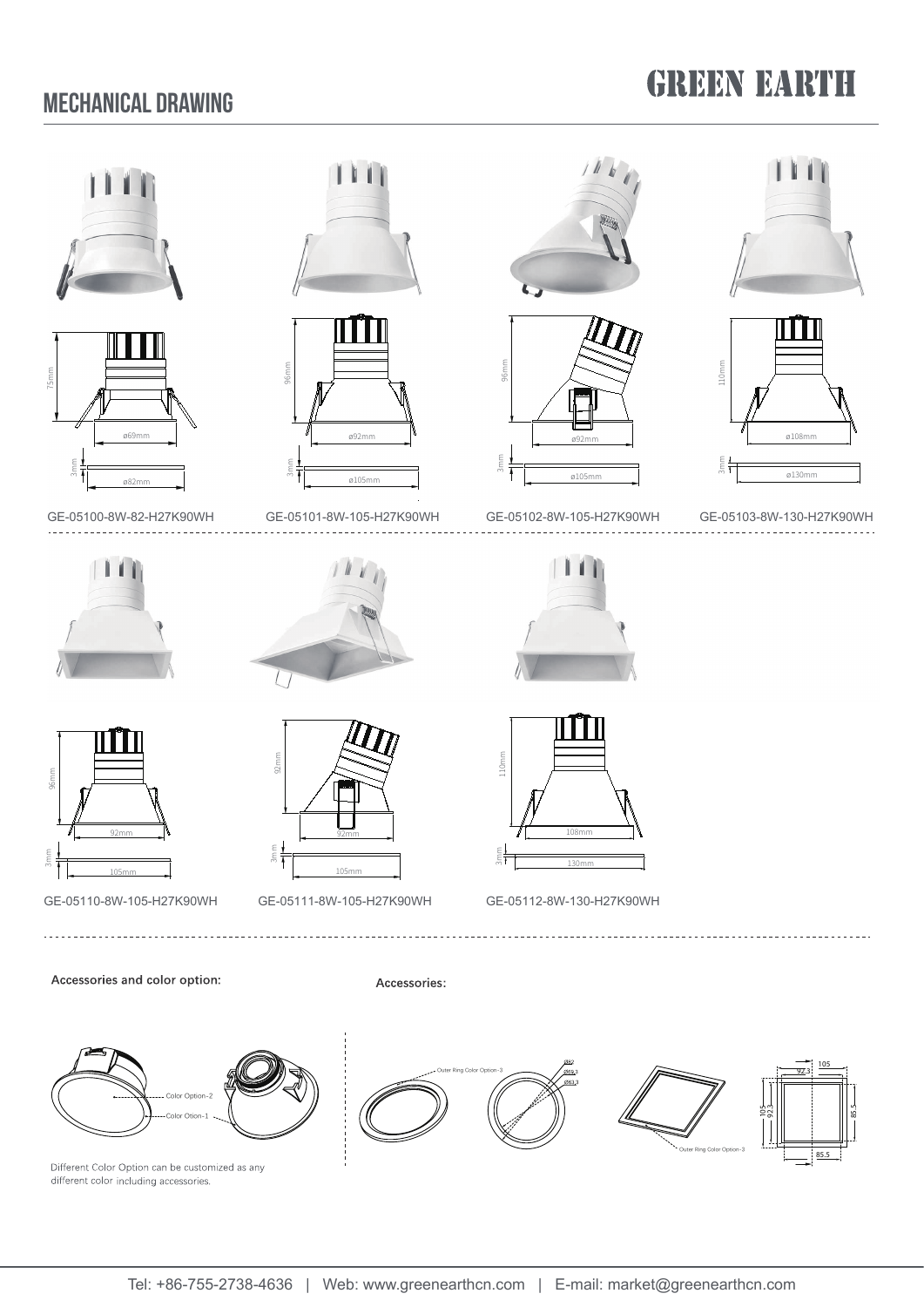# **GREEN BARTH**

### finishing color



### **INSTALLATION**





Completed





Turn on the power





Turn off the power **Connect the power cord** Press the spring plate and Connect the power cord Press the spring plate and push the lamp into the hole

\* Note: when installing the luminaire, it must be determined that the circuit has been disconnected.